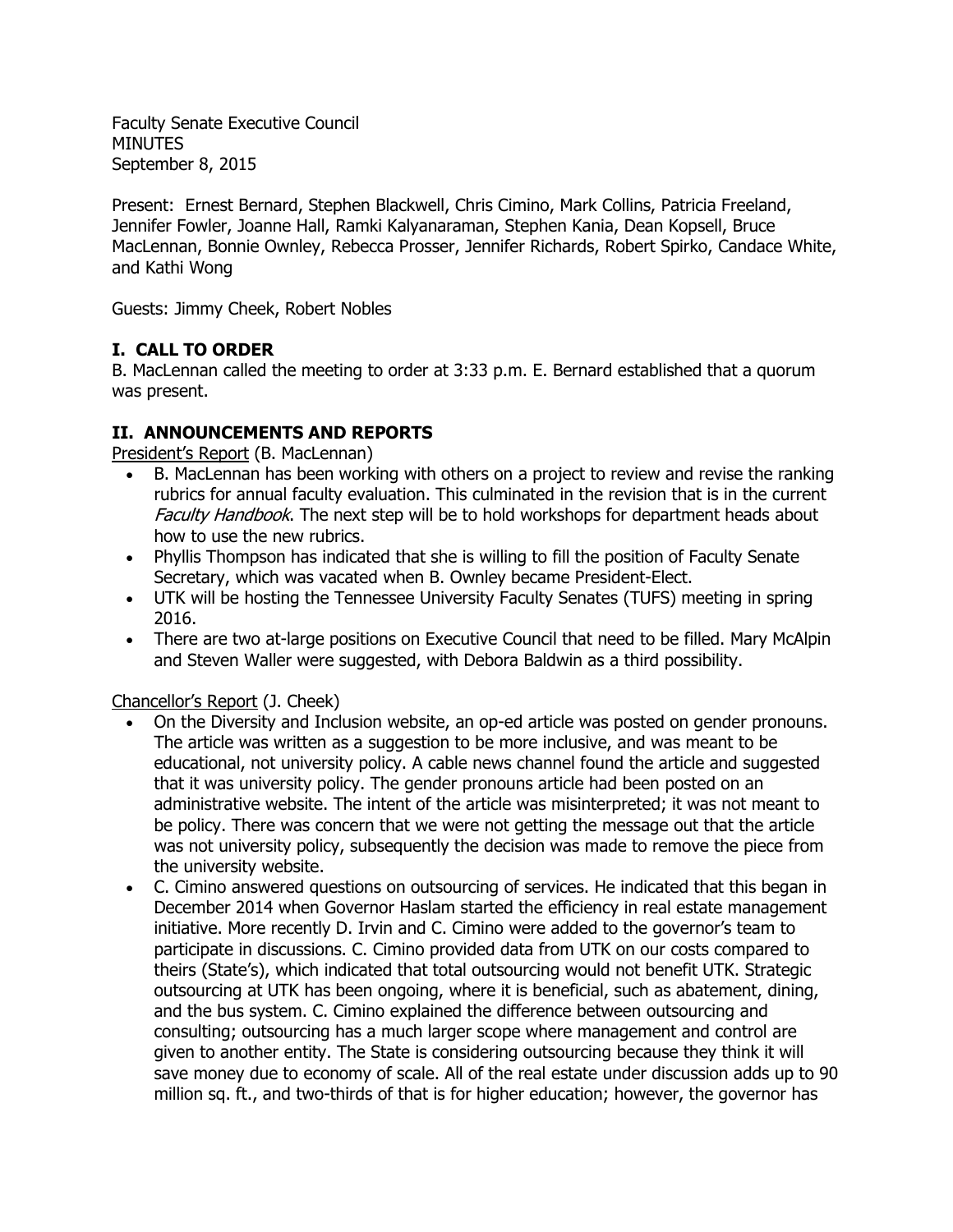stated that any savings from outsourcing will stay with higher education. The State wants to have one contract, and have management of the services at the State level. Texas A&M has a similar model for comparison. There are a few State buildings that have been under this type of contract for the past three years and the State is using cost data from these buildings in their model to support their proposal to outsource services. C. Cimino said that President DiPietro has been told that UT will be able to opt out of outsourcing.

Provost Report (S. Martin)

Provost Martin was unable to attend.

## **III. CONSENT AGENDA ITEMS**

- a. Minutes of the Executive Council Meeting of April 27, 2015 [\(http://cdn](http://cdn-senate.utk.edu/files/2014/08/Exec.-Minutes-April-2015.pdf)[senate.utk.edu/files/2014/08/Exec.-Minutes-April-2015.pdf\)](http://cdn-senate.utk.edu/files/2014/08/Exec.-Minutes-April-2015.pdf)
- b. Recommendations of Phyllis Thompson for Office of Secretary
- c. Hosting the TUFS Spring 2016 Meeting
- d. Proposed at-large Executive Council members: Mary McAlpin, Steven Waller, and Debora Baldwin. B. MacLennan will follow-up with them to decide upon two.

C. White moved to approve the four items on the consent agenda and R. Prosser seconded the motion. The motion passed and the consent agenda was approved.

## **IV. REPORTS OF STANDING COMMITTEES**

- a. Appeals Committee (R. Prosser) No report
- b. Athletics Committee (D. Kopsell) Potential committee members from SGA have been contacted.
- c. Benefits and Professional Development Committee (M. Beck) No report
- d. Budget and Planning Committee (Lou Gross)

L. Gross was unable to attend, but provided a written report. The committee has five objectives this year: 1) work with Chancellor Cheek and Vice Chancellor Cimino to ensure that the committee is meeting its responsibilities to provide input on campus budgeting and planning as specified in the Faculty Handbook; 2) continue efforts to provide analysis of faculty salary data and appropriate comparisons to relevant groupings of other institutions; 3) continue efforts to obtain from the Provost the data needed to analyze any potential gender inequities in faculty salaries occurring campus-wide and carry out analysis of these data as was done in the past; 4) work with Vice Chancellor Cimino to ensure mechanisms are in place for faculty input to both System and campus policy development and review; and 5) continue to analyze campus and System budget information, including that from Athletics, and monitor these for situations in which faculty input is appropriate.

e. Nominations and Appointments Committee (B. Ownley) Caucus chairs will be contacted early in an effort to make sure that the election process for senators follows Faculty Senate (FS) bylaws. Last year the College of Arts and Sciences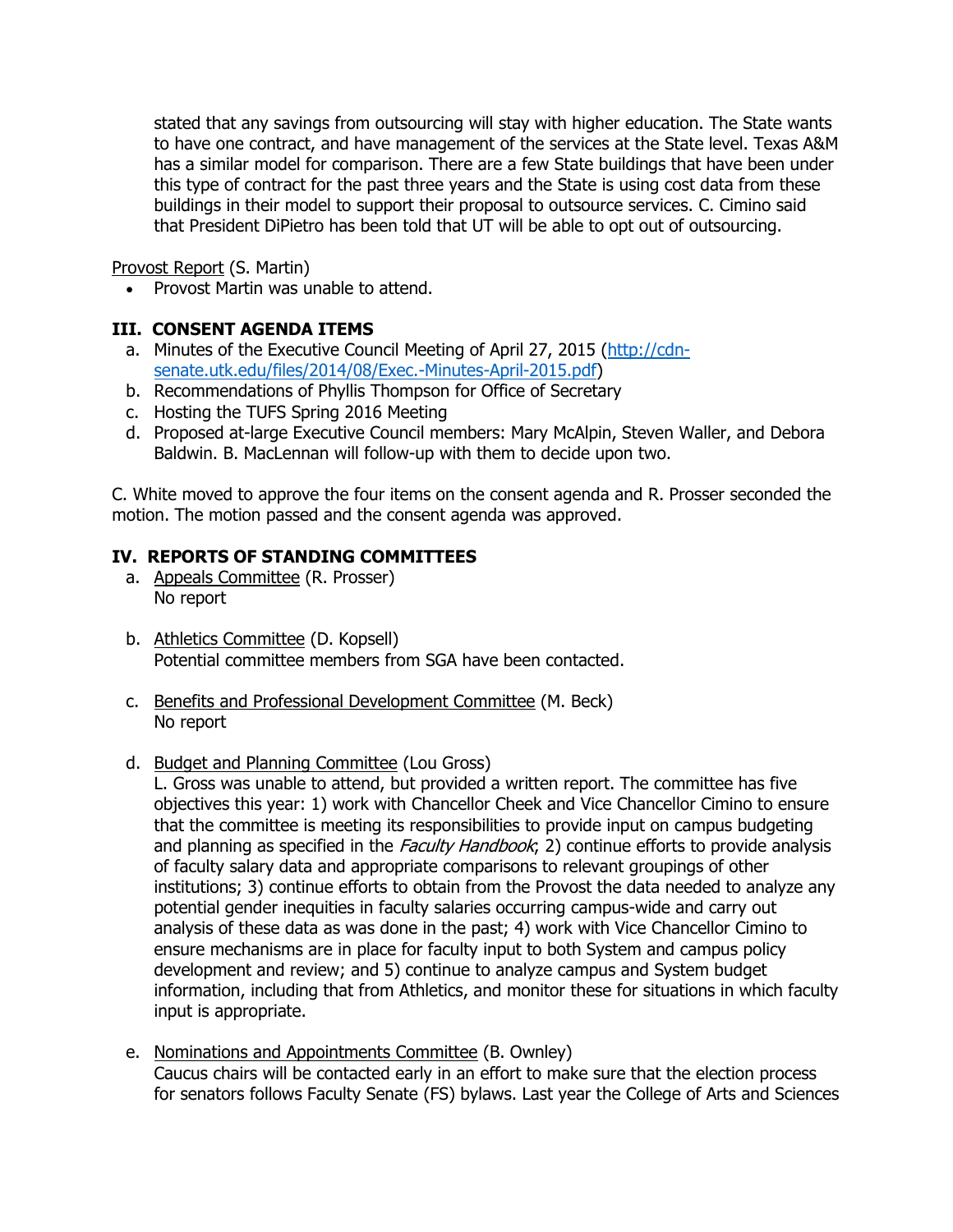changed their timetable, which differed from FS bylaws. This caused their elections and reporting of results to be late. The UT Space Institute has revised the bylaws for their Faculty Assembly; however, their bylaws were not in accordance with FS bylaws and it caused confusion with their total number of senators. B. Ownley aims to work with these groups so that elections run more smoothly.

f. Faculty Affairs Committee (J. Fowler)

B. Ownley will be added as a member of this committee. Questions about ORNL Joint Faculty appointments that have been raised. For example, there are faculty who have a 0% appointment, and it was thought that this was not supposed to be possible. R. Kalyanaraman suggested that the committee contact W. Davis (Dean of Engineering), who will have more information on these types of appointments.

g. Graduate Council (S. Kania)

S. Kania indicated that Graduate Council will be revisiting the idea of matching the undergraduate and graduate grading systems; the graduate system does not have minus grades as an option. C. White raised questions about Graduate Council bylaws, which are not congruent with FS bylaws; e.g., the Graduate Council is described as a "standing committee" in one document and as a "special committee" in the other document. B. MacLennan asked whether there was a process in place to review the bylaws of the Graduate Council and S. Kania indicated there was not.

h. Library & Information Technology Committee (K. Wong)

The contract with Blackboard will be up for renewal in spring 2016. Faculty will receive a survey about whether the contract should be continued. The committee has had more discussions about Elements. The Library is concerned that they cannot provide the level of assistance requested by faculty to complete this form.

- i. Non-Tenure Track (NTT) Faculty Committee (M. Collins) Members are engaged and represent a larger number of different types of NTT positions. They are looking at university policies that were developed to address these positions.
- j. Research Council (R. Kalyanaraman) Research Council will be meeting tomorrow (September 9). In August, R. Kalyanaraman solicited feedback on the revised Research Misconduct Policy. The results are presented under New Business.
- k. Teaching and Learning Council (J. Richards) No report
- l. Undergraduate Council (R. Bennett) No report
- m. University Systems Relations Committee (S. Blackwell) No report

### **V. UNFINISHED BUSINESS**

There was no unfinished business.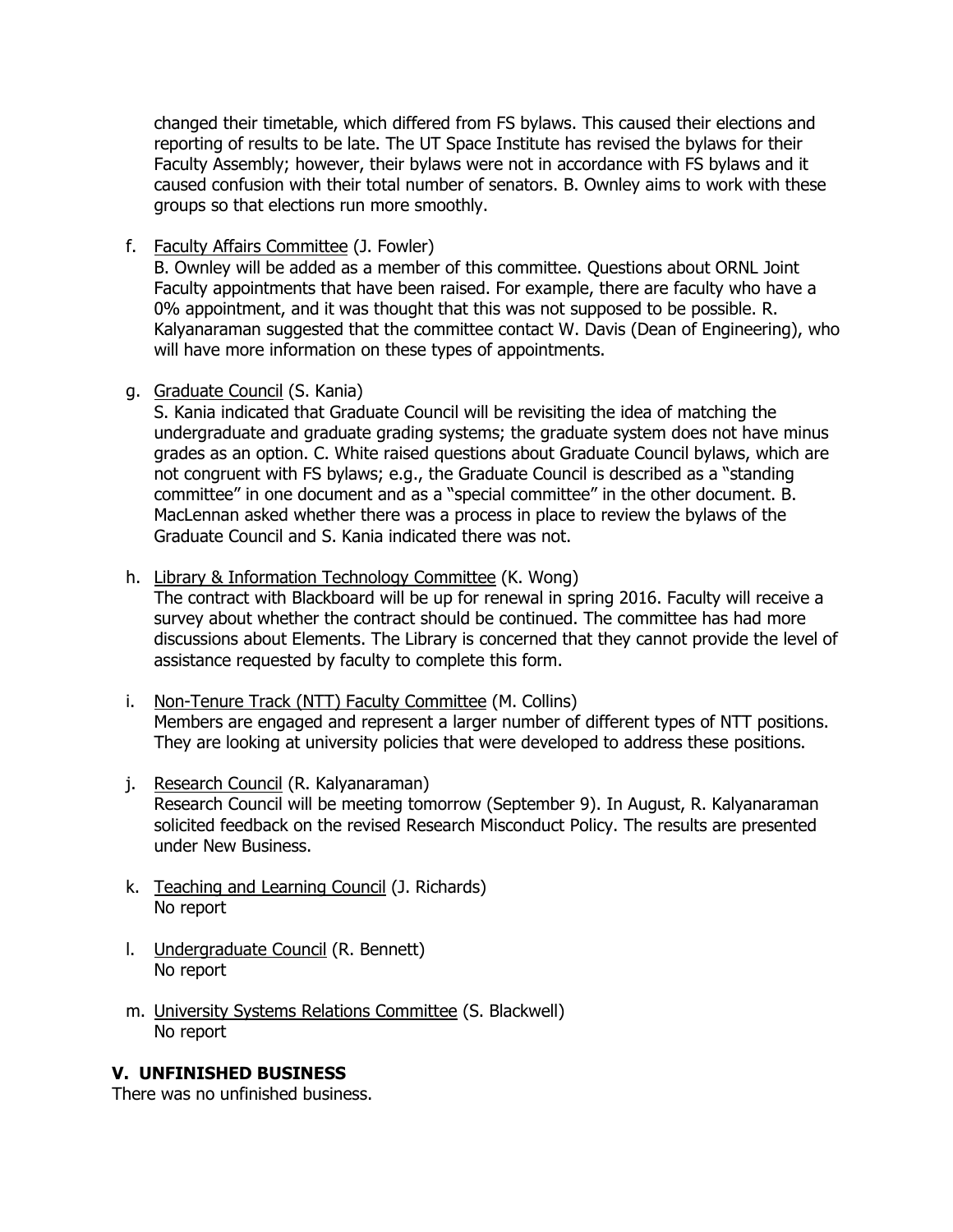### **VI. NEW BUSINESS**

Proposed Research Misconduct Policy (R. Nobles)

Research misconduct has increased everywhere, and involves plagiarism, fabrication of data, etc. There are 6‒8 cases per year at UTK. Allegations about misconduct are reported from various sources, including anonymous individuals, journals, collaborators, sponsors, students, and other lab personnel. When R. Nobles receives an inquiry, he notifies the appropriate administrators up and down the line.

Changes in the revised Research Misconduct Policy include the following:

- 1) The level of responsibility will now be with the chief research officer.
- 2) The revised policy provides a framework for investigating these cases and the procedure follows federal guidelines.
- 3) The level of detail has been increased to provide clarity.
- 4) Administrative actions and disciplinary actions are described.

R. Nobles will be seeking input from faculty on Appendix B: Expectations of the Principal Investigator, in the revised policy.

Review of Proposed Research Misconduct Policy (R. Kalyanaraman)

R. Kalyanaraman provided a report on the feedback he received from a small group of faculty. In general, the revised policy was viewed as needed and positive. One criticism was that they felt that the person accused of misconduct would be treated as guilty, rather than innocent. R. Kalyanaraman wants more faculty to look at this document.

R. Nobles agreed that we need to preserve the concept of presumption of innocence, otherwise the process is flawed. R. Nobles stated that the accused will not have a change of appointment unless proven guilty. The accused is informed immediately if R. Nobles thinks that they have information with a bearing on the accusation. If it moves from assessment to inquiry, complainant and respondent are both notified. The process is the same regardless of the position or rank of the respondent. R. Nobles stated that misallocation of funding is not included in this policy. He was asked how plagiarism is handled if there are multiple authors on a paper. He responded that all universities are notified and have to do an investigation.

#### Commemoration of Steve Thomas (B. MacLennan)

B. MacLennan announced that there will be a commemoration of Steve Thomas in the upcoming Faculty Senate meeting. Please contact him if you would like to contribute.

#### Gender-neutral pronouns (J. Hall)

J. Hall stated that gender-neutral pronouns acknowledge genders outside of a binary system, and that trans-genders are an at-risk group for discrimination. There should be room for freedom of discussion of a range of ideas at a university. Concern was expressed about the reactive nature of responses to controversial topics. It was suggested that we try to establish better communication with legislators.

Invitation from Foundation for Individual Rights Education (B. MacLennan) This item will be turned over to the Faculty Affairs Committee.